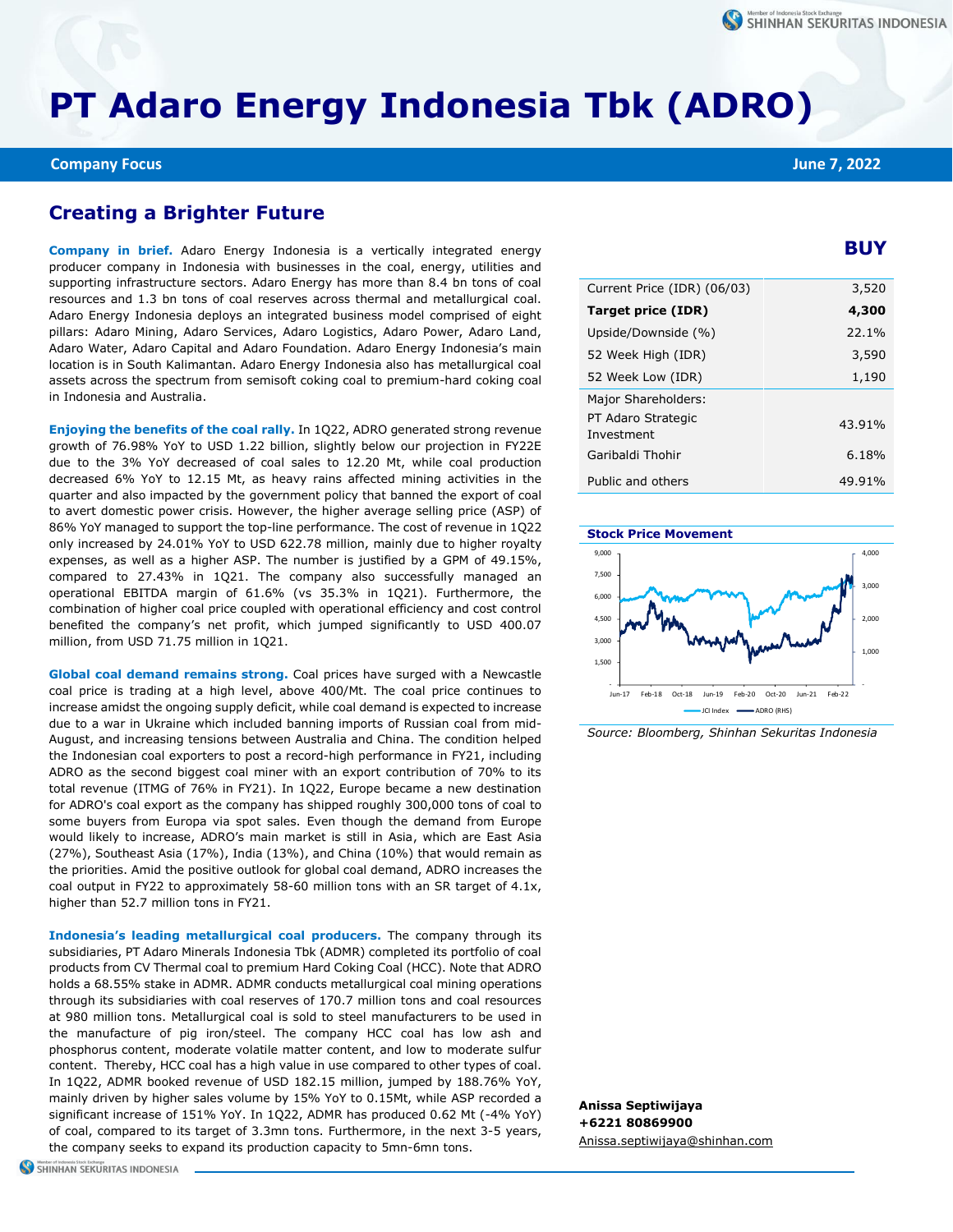SHINHAN SEKURITAS INDONESIA

**Entering the smelter business as a diversified strategy.** ADRO through PT Aluminum Indonesia signed a Letter of Intention to Invest (LoI) for a total amount of USD 728 million or IDR 10.41 trillion (IDR 14,300 per US dollar) in December 2021 to build an aluminum smelter at the world's largest green industrial park in Indonesia which developed by PT Kalimantan Industrial Park Indonesia. The smelter's capacity reached 500 thousand tons and estimated will be operating in 2024. The aluminum smelter will produce aluminum ingots and sheets which are mainly used in die-casting alloys, battery industry, printing and dyeing industry, pharmaceutical industry, rubber industry, chemical industry, etc. Therefore, we are optimistic that ADRO's diversification will have a positive impact on its performance as the aluminum industry has an opportunity to continue to advance driven by increasing demand against expected supply limitations due to the increase in manufacturing and sales of electric vehicles. However, we have not calculated this project to our current valuation due to the company's management has not disclosed the detail of the project.









**Valuation.** ADRO is currently trading at 7.58x PE, slightly lower than its 5-years historical mean of 7.84x PE. Considering the positive outlook for global coal demand and its diversification business, we recommend BUY for ADRO with a DCF-based TP of IDR 4,300 per share (+22.1% upside) by using the WACC assumption 11.7%, stripping ratio at 4.1x and complete reserve monetization. Our TP representing PE FY22E/FY23F of 6.95x/8.68x. The risk to our call includes a significant decrease in coal price, higher royalty tariff, and lower coal output from the company's target.

#### **ADRO latest financial highlight Mn USD 3M21 3M22 YoY 4Q21 1Q22 QoQ** Net sales 692 1,225 77.0% 1,424 1,225 -14.0% Gross Profit 190 602 217.2% 799 602 -24.7% Operating Expense 22.9% -44 -63 43.6% -51 -63 22.9% Operating Income 27.9% 116 146 539 269.3% 748 539 -27.9% Income Before Tax **118 118** 611 **418.6%** 777 611 **611** -21.3% Net Income 72 400 457.6% 513 400 -22.0% **(%)** Gross Margin 27.4% 49.1% 56.1% 49.1% Operating Margin 21.1% 44.0% 52.5% 44.0% Net Margin 10.4% 32.7% 32.7% 36.0% 32.7% 36.0% 32.7%

*Source: Company, Shinhan Sekuritas Indonesia*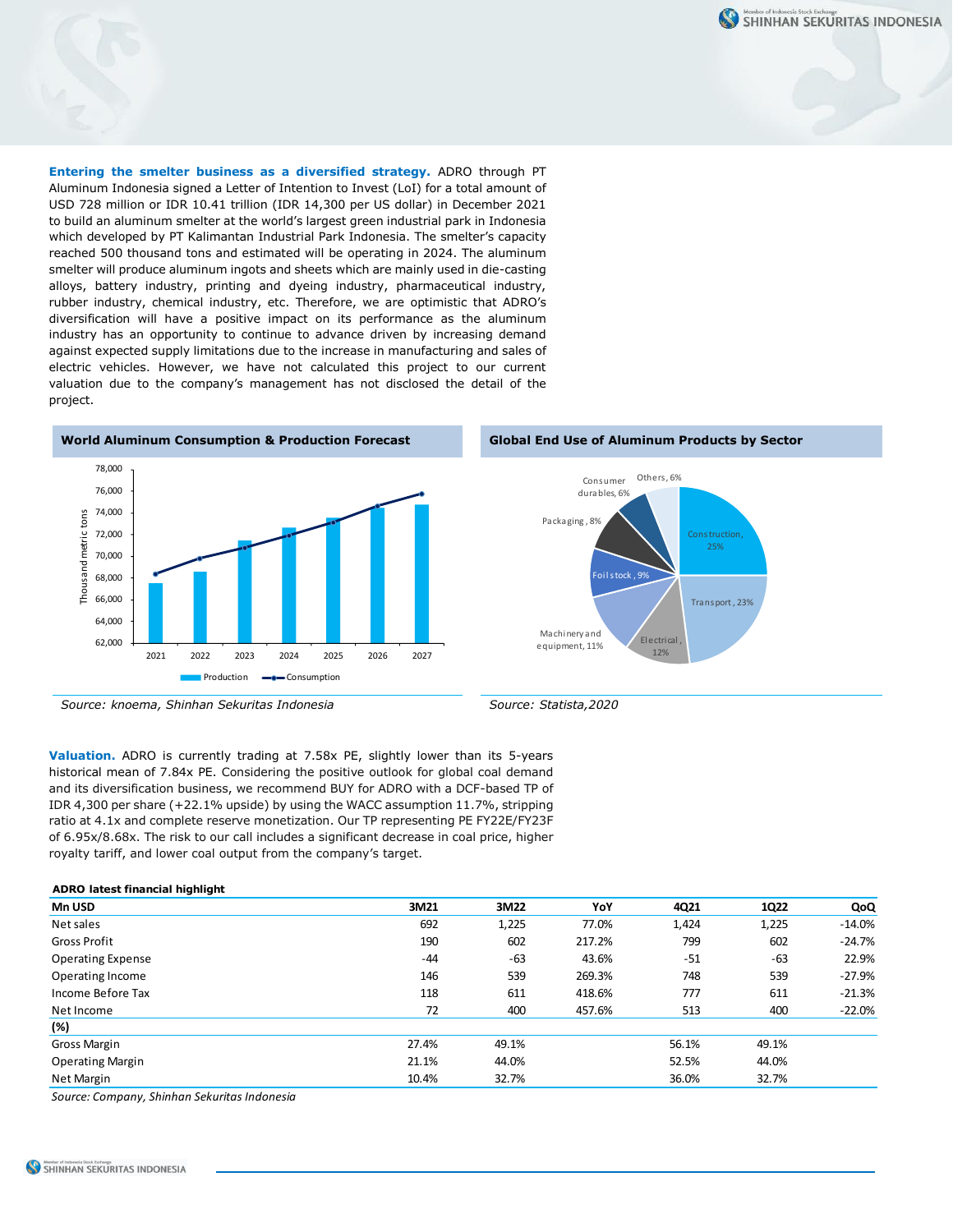

*Source: Company, Shinhan Sekuritas Indonesia Source: Company, Shinhan Sekuritas Indonesia*















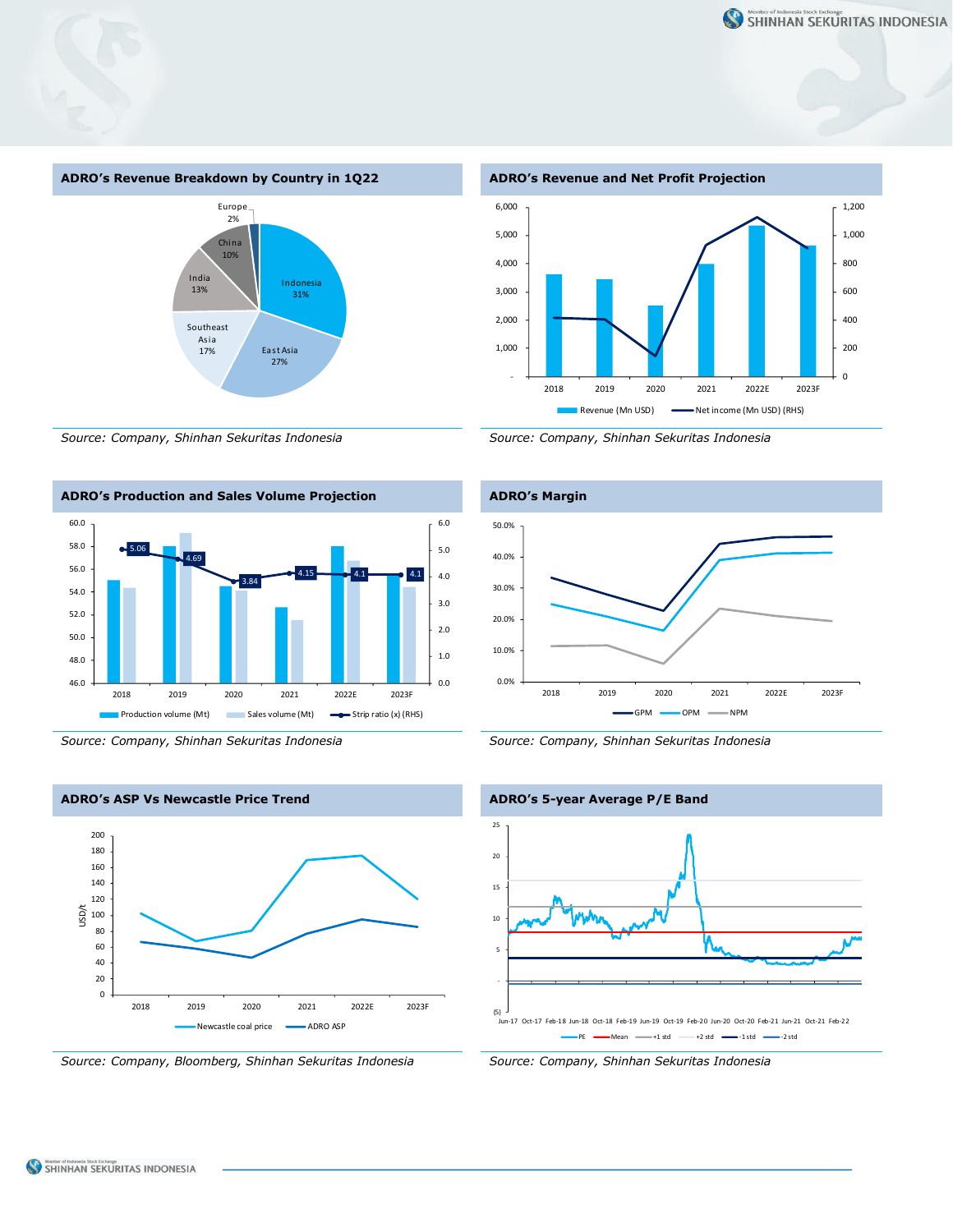| <b>Income Statement</b> |       |       |       |       |       | <b>Cash Flow</b>               |       |       |       |       |       |
|-------------------------|-------|-------|-------|-------|-------|--------------------------------|-------|-------|-------|-------|-------|
| (Mn USD)                | 2019  | 2020  | 2021  | 2022F | 2023F | (Mn USD)                       | 2019  | 2020  | 2021  | 2022F | 2023F |
| Revenue                 | 3,457 | 2,535 | 3,993 | 5,365 | 4,642 | <b>CFs from Operation</b>      |       |       |       |       |       |
| <b>COGS</b>             | 2,493 | 1,958 | 2,223 | 2,881 | 2,480 | Net Profit                     | 404   | 147   | 933   | 1,133 | 908   |
| Gross Profit            | 965   | 577   | 1,770 | 2,483 | 2,162 | Change in Working<br>Capital   | 135   | (85)  | 358   | (136) | (23)  |
| <b>EBITDA</b>           | 1,114 | 867   | 2,048 | 2,622 | 2,362 | <b>CFs from Operation</b>      | 765   | 594   | 1,584 | 1,449 | 1,354 |
| Operating Expense       | 239   | 159   | 208   | 279   | 241   |                                |       |       |       |       |       |
| <b>Operating Profit</b> | 725   | 417   | 1,562 | 2,204 | 1,921 | <b>CFs from</b><br>Investments | 217   | (193) | (630) | (549) | (504) |
| Pre-Tax Profit          | 764   | 340   | 1,515 | 2,161 | 1,872 |                                |       |       |       |       |       |
| Tax Expense (Benefit)   | 105   | 118   | 29    | 475   | 412   | <b>CFs from Financing</b>      | (333) | (803) | (317) | (769) | (908) |
| <b>Net Profit</b>       | 404   | 147   | 933   | 1,133 | 908   | Net Inc./(Dec.) in<br>Cash     | 648   | (402) | 637   | 131   | (58)  |
| EPS (USD)               | 0.01  | 0.00  | 0.03  | 0.04  | 0.03  | <b>Cash at End Period</b>      | 1,576 | 1,174 | 1,811 | 1,942 | 1,885 |

*Source: Company, Shinhan Sekuritas Indonesia Source: Company, Shinhan Sekuritas Indonesia*

| <b>Balance Sheet</b>                         |       |       |       |       |       | Key Ratio            |          |                |        |       |                |
|----------------------------------------------|-------|-------|-------|-------|-------|----------------------|----------|----------------|--------|-------|----------------|
| (Mn USD)                                     | 2019  | 2020  | 2021  | 2022F | 2023F |                      | 2019     | 2020           | 2021   | 2022F | 2023F          |
| <b>Assets</b>                                |       |       |       |       |       | <b>Profitability</b> |          |                |        |       |                |
| Cash and Equivalent                          | 1,576 | 1,174 | 1,811 | 1,942 | 1,885 | Gross Margin         | 27.9%    | 22.8%          | 44.3%  | 46.3% | 46.6%          |
| Receivables                                  | 310   | 224   | 452   | 526   | 457   | Operating Margin     | 21.0%    | 16.5%          | 39.1%  | 41.1% | 41.4%          |
| Inventories                                  | 121   | 105   | 126   | 142   | 126   | <b>EBITDA Margin</b> | 32.2%    | 34.2%          | 51.3%  | 48.9% | 50.9%          |
| Others                                       | 102   | 229   | 449   | 415   | 387   | Net Margin           | 11.7%    | 5.8%           | 23.4%  | 21.1% | 19.6%          |
| <b>Total Current Assets</b>                  | 2,110 | 1,732 | 2,838 | 3,025 | 2,854 | <b>ROA</b>           | 5.6%     | 2.3%           | 12.3%  | 14.3% | 11.6%          |
| Net Fixed Assets                             | 3,257 | 2,909 | 2,615 | 2,647 | 2,605 | <b>ROE</b>           | 10.1%    | 3.7%           | 20.9%  | 22.8% | 16.8%          |
| Other Assets                                 | 1,851 | 1,741 | 2,134 | 2,233 | 2,336 |                      |          |                |        |       |                |
| <b>Total Assets</b>                          | 7,217 | 6,382 | 7,587 | 7,905 | 7,796 | Growth               |          |                |        |       |                |
| <b>Liabilities and Equities</b>              |       |       |       |       |       | Revenue              | $-4.5%$  | $-26.7%$       | 57.5%  | 34.4% | $-13.5%$       |
| Payables                                     | 653   | 466   | 1,073 | 1,027 | 919   | Operating Profit     | $-19.8%$ | $-42.4%$       | 274.3% | 41.1% | $-12.9%$       |
| Other Short-Term<br>Liabilities              | 580   | 679   | 288   | 263   | 193   | <b>EBITDA</b>        | $-11.5%$ | $-22.2%$       | 136.3% | 28.0% | $-9.9%$        |
| <b>Total Current Liabilities</b>             | 1,233 | 1,145 | 1,362 | 1,290 | 1,113 | Net Income           | $-3.2%$  | $-63.6%$       | 535.3% | 21.4% | $-19.9%$       |
| LT. Debt                                     | 1,397 | 865   | 1,337 | 1,210 | 867   |                      |          |                |        |       |                |
| Other Long Term<br>Liabilities               | 604   | 419   | 430   | 430   | 430   | <b>Solvability</b>   |          |                |        |       |                |
| <b>Total Long-Term</b><br><b>Liabilities</b> | 2,001 | 1,285 | 1,767 | 1,641 | 1,297 | Current Ratio (x)    | 1.7      | 1.5            | 2.1    | 2.3   | 2.6            |
| <b>Total Liabilities</b>                     | 3,234 | 2,430 | 3,129 | 2,931 | 2,410 | Quick Ratio (x)      | 1.6      | 1.4            | 2.0    | 2.2   | 2.5            |
| <b>Total Equity</b>                          | 3,983 | 3,952 | 4,458 | 4,974 | 5,387 | Debt to Equity $(x)$ | 0.5      | 0.4            | 0.4    | 0.3   | 0.2            |
| BVPS (USD)                                   | 0.12  | 0.12  | 0.14  | 0.16  | 0.17  | Debt to Asset (x)    | n 3      | 0 <sub>2</sub> | 0 Z    | 0 2   | 0 <sub>1</sub> |

| <b>Cash Flow</b>                             |       |       |       |       |       |
|----------------------------------------------|-------|-------|-------|-------|-------|
| (Mn USD)                                     | 2019  | 2020  | 2021  | 2022F | 2023F |
| <b>CFs from Operation</b>                    |       |       |       |       |       |
| <b>Net Profit</b>                            | 404   | 147   | 933   | 1,133 | 908   |
| Change in Working<br>Capital                 | 135   | (85)  | 358   | (136) | (23)  |
| <b>CFs from Operation</b>                    | 765   | 594   | 1,584 | 1,449 | 1,354 |
|                                              |       |       |       |       |       |
| <b>CFs from</b><br><b>Investments</b>        | 217   | (193) | (630) | (549) | (504) |
|                                              |       |       |       |       |       |
| <b>CFs from Financing</b>                    | (333) | (803) | (317) | (769) | (908) |
| Net Inc./(Dec.) in<br>Cash                   | 648   | (402) | 637   | 131   | (58)  |
| <b>Cash at End Period</b>                    | 1,576 | 1,174 | 1,811 | 1,942 | 1,885 |
| Source: Company, Shinhan Sekuritas Indonesia |       |       |       |       |       |

| saance sneet                     |       |       |       |       | ncy nauv |                      |          |          |        |       |          |
|----------------------------------|-------|-------|-------|-------|----------|----------------------|----------|----------|--------|-------|----------|
| (Mn USD)                         | 2019  | 2020  | 2021  | 2022F | 2023F    |                      | 2019     | 2020     | 2021   | 2022F | 2023F    |
| Assets                           |       |       |       |       |          | Profitability        |          |          |        |       |          |
| Cash and Equivalent              | 1,576 | 1,174 | 1,811 | 1,942 | 1,885    | Gross Margin         | 27.9%    | 22.8%    | 44.3%  | 46.3% | 46.6%    |
| Receivables                      | 310   | 224   | 452   | 526   | 457      | Operating Margin     | 21.0%    | 16.5%    | 39.1%  | 41.1% | 41.4%    |
| Inventories                      | 121   | 105   | 126   | 142   | 126      | <b>EBITDA Margin</b> | 32.2%    | 34.2%    | 51.3%  | 48.9% | 50.9%    |
| Others                           | 102   | 229   | 449   | 415   | 387      | Net Margin           | 11.7%    | 5.8%     | 23.4%  | 21.1% | 19.6%    |
| <b>Total Current Assets</b>      | 2,110 | 1,732 | 2,838 | 3,025 | 2,854    | <b>ROA</b>           | 5.6%     | 2.3%     | 12.3%  | 14.3% | 11.6%    |
| Net Fixed Assets                 | 3,257 | 2,909 | 2,615 | 2,647 | 2,605    | <b>ROE</b>           | 10.1%    | 3.7%     | 20.9%  | 22.8% | 16.8%    |
| Other Assets                     | 1,851 | 1,741 | 2,134 | 2,233 | 2,336    |                      |          |          |        |       |          |
| <b>Total Assets</b>              | 7,217 | 6,382 | 7,587 | 7,905 | 7,796    | Growth               |          |          |        |       |          |
| <b>Liabilities and Equities</b>  |       |       |       |       |          | Revenue              | $-4.5%$  | $-26.7%$ | 57.5%  | 34.4% | $-13.5%$ |
| Payables                         | 653   | 466   | 1,073 | 1,027 | 919      | Operating Profit     | $-19.8%$ | $-42.4%$ | 274.3% | 41.1% | $-12.9%$ |
| Other Short-Term<br>Liabilities  | 580   | 679   | 288   | 263   | 193      | <b>EBITDA</b>        | $-11.5%$ | $-22.2%$ | 136.3% | 28.0% | $-9.9%$  |
| <b>Total Current Liabilities</b> | 1,233 | 1,145 | 1,362 | 1,290 | 1,113    | Net Income           | $-3.2%$  | $-63.6%$ | 535.3% | 21.4% | $-19.9%$ |
| LT. Debt                         | 1,397 | 865   | 1,337 | 1,210 | 867      |                      |          |          |        |       |          |
| Other Long Term<br>Liabilities   | 604   | 419   | 430   | 430   | 430      | <b>Solvability</b>   |          |          |        |       |          |
| Total Long-Term<br>Liabilities   | 2,001 | 1,285 | 1,767 | 1,641 | 1,297    | Current Ratio (x)    | 1.7      | 1.5      | 2.1    | 2.3   | 2.6      |
| <b>Total Liabilities</b>         | 3,234 | 2,430 | 3,129 | 2,931 | 2,410    | Quick Ratio (x)      | 1.6      | 1.4      | 2.0    | 2.2   | 2.5      |
| <b>Total Equity</b>              | 3,983 | 3,952 | 4,458 | 4,974 | 5,387    | Debt to Equity (x)   | 0.5      | 0.4      | 0.4    | 0.3   | 0.2      |
| BVPS (USD)                       | 0.12  | 0.12  | 0.14  | 0.16  | 0.17     | Debt to Asset (x)    | 0.3      | 0.2      | 0.2    | 0.2   | 0.1      |

*Source: Company, Shinhan Sekuritas Indonesia Source: Company, Shinhan Sekuritas Indonesia*